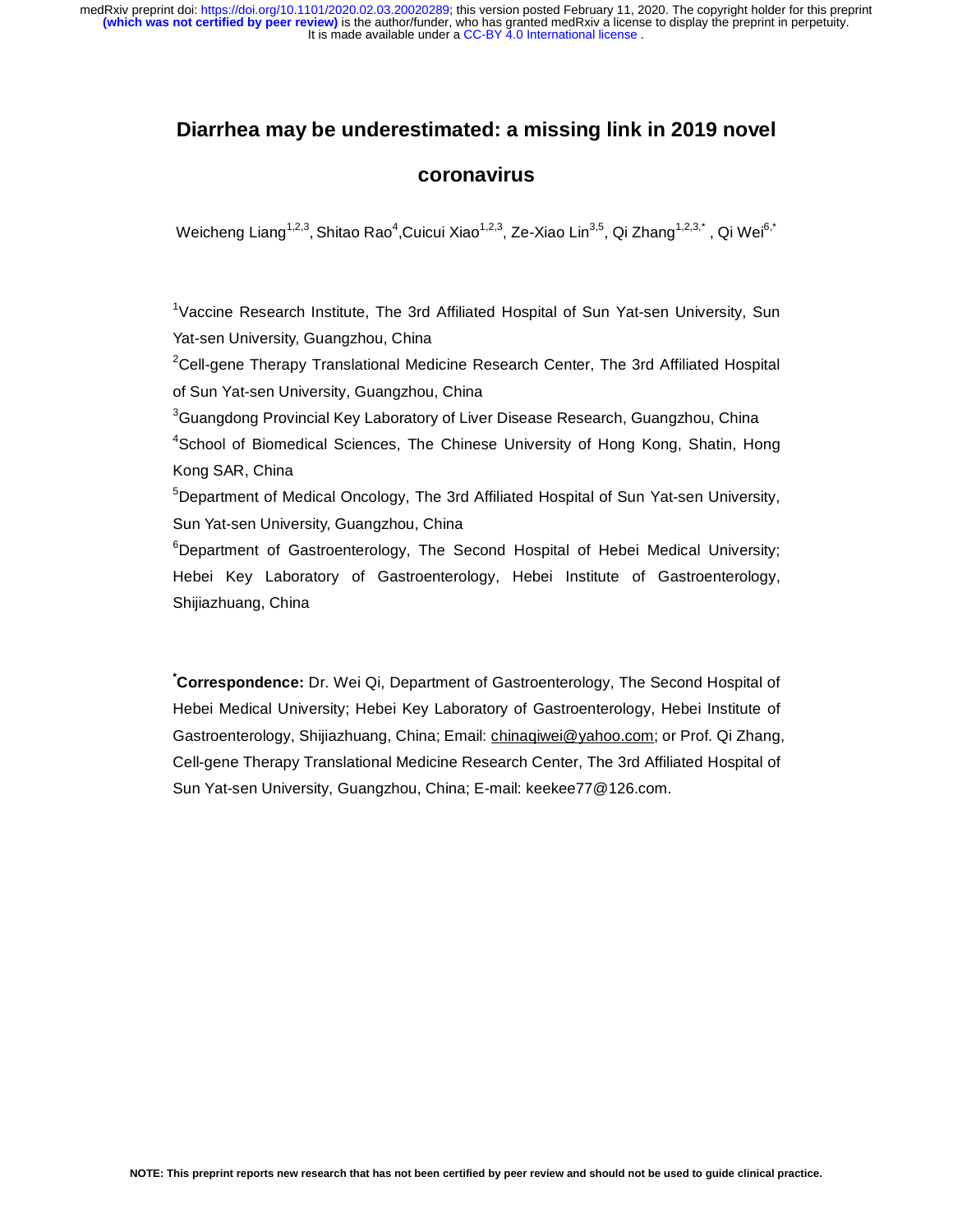#### **Summary**

 The outbreak of pneumonia caused by the 2019 Novel Coronavirus (2019-nCoV) was reported in Wuhan City, China. However, the clinical symptoms varied in different reports. Based on results of inter-group difference test, we found that the incidence of diarrhea differed in three recent reports. As 2019-nCoV utilizes the same cell entry receptor ACE2 as severe acute respiratory syndrome coronavirus (SARS-CoV) and ACE2 tightly controls intestinal inflammation, to trace the route of infection mediated by 2019-nCoV, we used the single-cell RNA sequencing data for analysis. We found that the ACE2 mRNA was highly expressed in the healthy human small intestine rather than the lung. Besides, single-cell RNA sequencing data showed that ACE2 was significantly elevated in the proximal and distal enterocytes, where the small intestinal epithelium is exposed to the foreign pathogen. Thus, we suspect that ACE2-expressing small intestinal epithelium cells might be vulnerable to 2019-nCoV infection when people eat infected wild animals and diarrhea may serve as an indicator for infection, suggesting that clinicians should pay more attention to patients with diarrhea during the outbreak of pneumonia.

### **Introduction**

In December 2019, the first pneumonia case caused by a previously unknown coronavirus 2019-nCoV occurred in Wuhan City, China. Soon afterward, a series of pneumonia cases caused by 2019-nCoV emerged in other provinces in mainland China. Subsequently, individuals who were infected by 2019-nCoV traveled globally, and a series of exported infection cases have been identified in Japan, Korea, the United States, Canada, France, etc. On January 30, 2020, the WHO has confirmed 7,818 cases worldwide, and 7,736 cases were reported in China.

According to clinical observation, the most common symptoms were fever, cough, and myalgia or fatigue. Less common symptoms included sputum production, headache, hemoptysis, and diarrhea. Based on three recent publications<sup>1-3</sup>, we compared the incidence of these common symptoms and found that the incidence of diarrhea significantly differed in these three reports. As some patients suffering from diarrhea will first seek help from the gastroenterologist, incorrect estimation of diarrhea may increase the risk of 2019-nCoV infection in the gastroenterology department. Therefore, a comprehensive understanding of the clinical features of pneumonia patients will further improve hospital infection control and reduce healthcare-associated infection.

By using the next-generation sequencing technology, scientists revealed that the sequence and genome structure of 2019-nCoV is highly homologous to that of SARS-CoV  $4.5$ . It has been reported that Angiotensin-converting enzyme 2 (ACE2) serves as a receptor for SARS-CoV by interacting with the spike protein of SARS-CoV<sup>6</sup>. Because of the high sequence homology, it is likely that the spike protein of 2019-nCoV shares the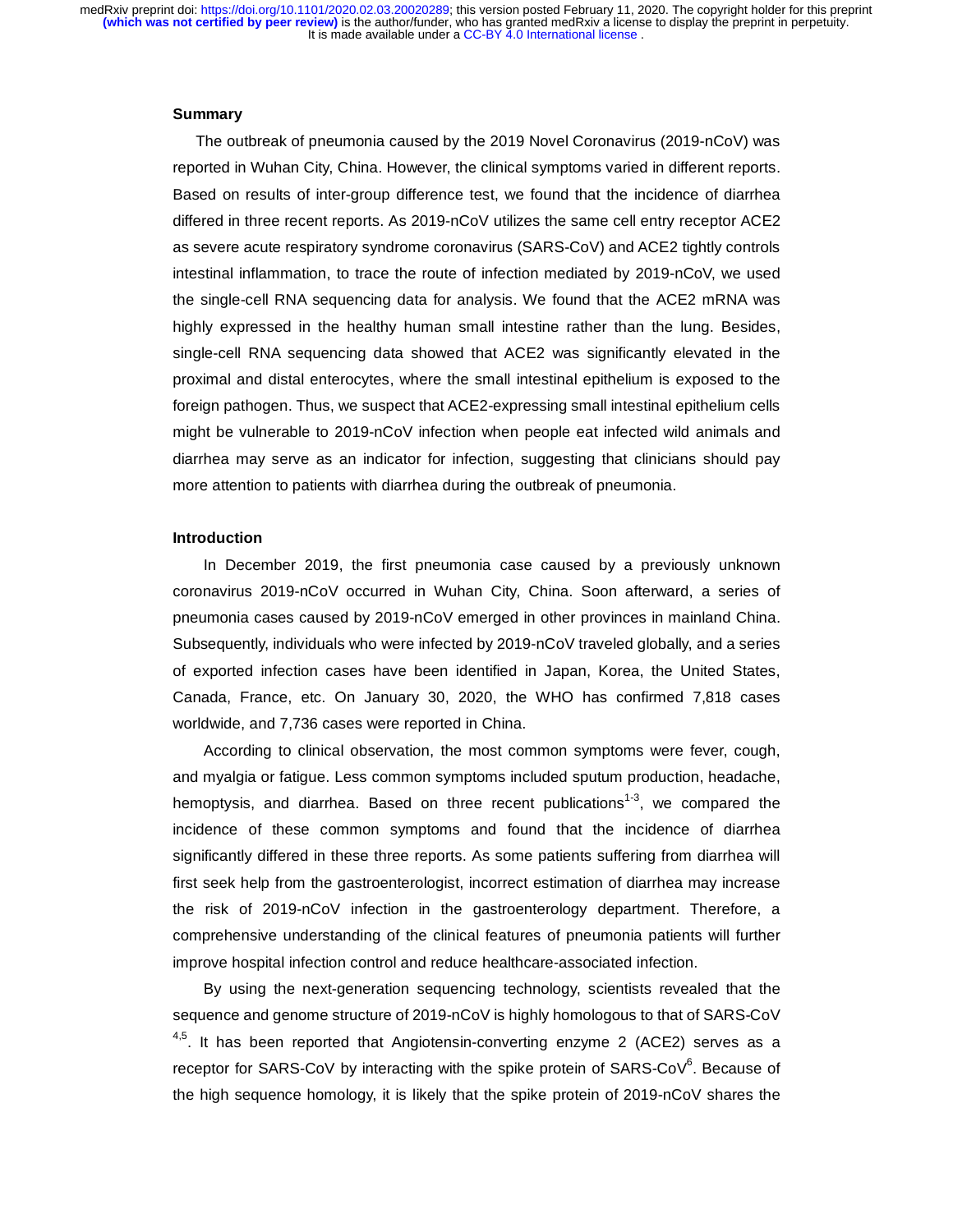same cell entry receptor ACE2 with that of SARS-CoV. Consistently, four independent groups have recently provided evidence to support this hypothesis $7-10$ .

In the current study, we found that the incidence of diarrhea differed significantly in three recent reports. As 2019-nCoV receptor ACE2 plays a role in intestinal inflammation and diarrhea, we subsequently evaluated the expression profiles of ACE2 by analyzing the RNA-sequencing and single-cell-sequencing data. We found that ACE2 was highly expressed in the small intestine, especially in the proximal and distal enterocytes. To sum up, we proposed that ACE2-expressing small intestinal epithelium cells might be are more vulnerable to attack by 2019-nCoV and clinicians should be careful when their patients complain of diarrhea since the incidence of diarrhea may be underestimated.

#### **Methods**

#### **Inter-group difference test**

The original information of patients infected by 2019-nCoV infection was retrieved from three recent publications<sup>1-3</sup>. The 2019-nCoV infection was laboratory-confirmed by real-time RT-PCR and next-generation sequencing. Categorical variables were expressed as number with percentage in parenthesis. All the variables were compared by Fisher's exact test for the three studies as one study has a relatively small sample size<sup>1</sup>. Continuous variables were expressed as median with inter-quartile range (IQR) in parenthesis. A two-sided α of less than 0.05 was considered statistically significant. Statistical analyses were performed using the R software, version 3.5.3.

#### **ACE2 expression profile and**

The expression profiles of ACE2 from normal human tissues were obtained from public database NCBI (https://www.ncbi.nlm.nih.gov/). The original expression data was collected and then plotted by GraphPad Prism 5.

## **Single-cell sequencing analysis**

The public single-cell RNA-seq sequencing data (GSE92332) was downloaded from the GEO database. The 10X matrix file of GSE92332\_atlas\_UMIcounts.txt was used for subsequent analysis based on R package Seurat (Version 3.1.2). In order to filter out low-quality cells and low-quality genes, strict parameters, "min.featrue=1000" and "min.cell=20", were used in the function CreateSeuratObject. The data was subsequently log-normalized by the function NormalizeData with the default parameters. The genes with highly variable expression were identified by the function FindVariableGenes. After the data were processed by the function ScaleData, PCA dimensionality reduction was performed utilizing the function RunPCA. Based on the analysis by the function of JackStraw and ScoreJackStraw, the first 15 PCA components were selected for further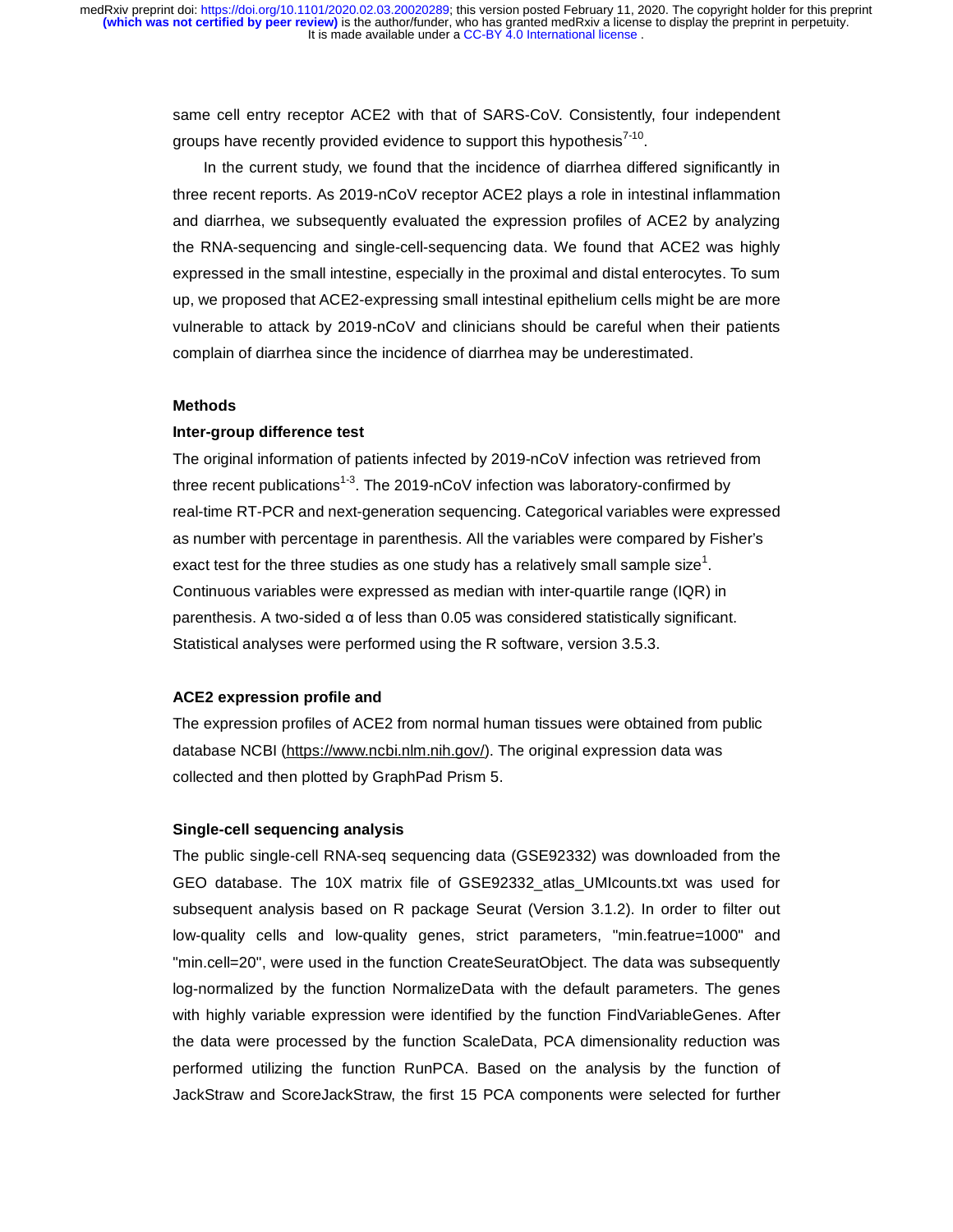two-dimensional t-distributed stochastic neighbor embedding (tSNE). The setting of k.param was 30 in the function FindNeighbors, and the setting of the resolution was 1.5 in the function FindClusters. In the downloaded original gene-barcode matrix, Adam L.Haber and his coworkers had annotated the cell identities of each barcode. In our analysis, the cell types were identified by the expression of marker genes and the annotation by the original gene-barcode matrix. Gene expression of different cell types was illustrated by the functions of FeaturePlot and VlnPlot.

## **Results**

#### **Different incidence of diarrhea during clinical observation**

Based on the recent publications, the most common symptoms in patients infected by 2019-nCoV were fever, cough, myalgia, and fatigue. A few infected people have symptoms like diarrhea and headache. However, the incidence of clinical features differs in different reports. As the clinical symptoms may affect the preliminary diagnostic accuracy, in order to establish accurate preliminary diagnostic criteria, we compared the incidence of these common symptoms. We first collected the data from three recent publications and compared the incidence<sup>1-3</sup>. Interestingly, we found that the incidence of leucopenia, fever, and diarrhea in the three studies showed a statistically significant difference (Table 1). Among these symptoms, diarrhea displayed the smallest p-value (p value= 0.016), suggesting that the criteria for diagnosing diarrhea may differ in different hospitals. Due to the different criteria, clinicians may underestimate the value of this symptom in clinical practice, and it may affect the preliminary diagnostic accuracy.

#### **The expression profiles of ACE2 in healthy people**

By using the next-generation sequencing technology, scientists successfully identified and characterized a novel RNA coronavirus with around 29.8 kilobases in length<sup>5</sup>. Phylogenetic analysis of the viral genome indicates that the genome organization of this novel coronavirus is most closely related to that of the bat SARS-CoV. Interestingly, subsequent results showed that 2019-nCoV shared the same cellular entry receptor ACE2 as  $SARS-CoV^7$ .

In terms of the importance of ACE2 in modulating intestinal inflammation and diarrhea $11$ , we examined the expression profiles of ACE2 in various human tissues. According to the RNA-sequencing data, we found that ACE2 was highly expressed in the human small intestine (Figure 1). Intriguingly, the RNA level of ACE2 was quite low in lung tissues.

# **Identification of ACE2-expressing cells in small intestine by single-cell sequencing data**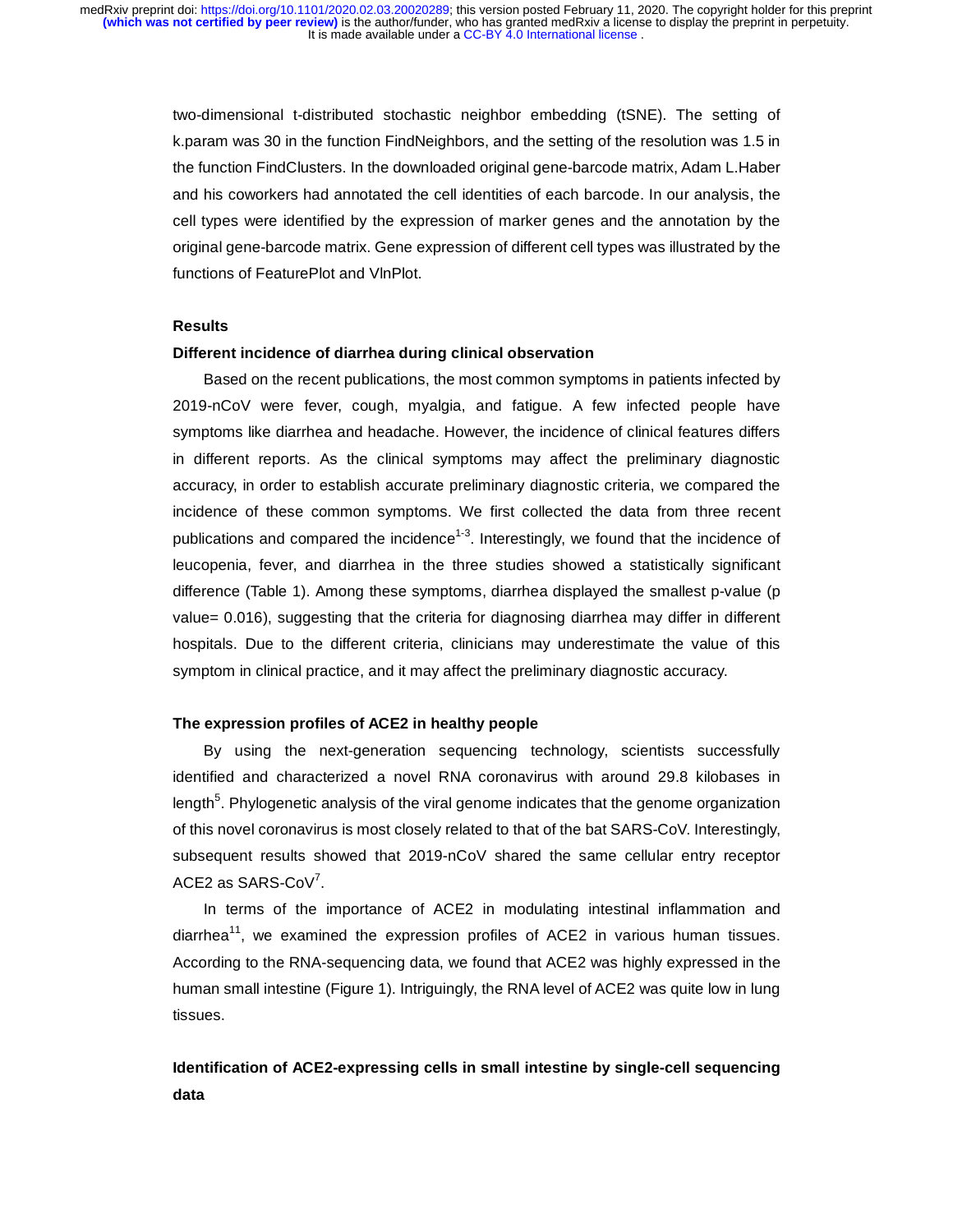> Given that the distribution of ACE2 receptor may determine the route of 2019-nCoV infection and ACE2 is highly expressed in the small intestine, we next evaluated the expression profiles of ACE2 in different cell populations of the small intestine. Currently, single-cell RNA sequencing (scRNA-Seq) technology is a powerful tool that enables us to investigate the ACE2 expression in various cell types and provide quantitative information at single-cell resolution. Based on the scRNA-Seq data (GSE92332)<sup>12</sup>, we utilized the bioinformatics tools to re-analyze the data. In total, we analyzed 7,216 individual cells derived from the small intestine of normal C57BL/6 mice. Using the unsupervised graph-based clustering, we found that the small intestine tissues consisted of at least eight distinct cell clusters according to their corresponding marker gene expression profiles (Figure 2A&B). For instance, the LGR5 gene was highly expressed in the stem cell cluster of the small intestine, and it was significantly reduced in other cell clusters (Figure 2B).

> We then focused on ACE2 and found that ACE2 was highly expressed in proximal and distal enterocytes (Figure 2C&D). Enterocytes, also called intestinal absorptive cells, are simple columnar epithelial cells located in the inner surface of the small and large intestines. Thus, enterocytes are directly exposed to food and foreign pathogens. Interestingly, when we examined expression profiles of another two virus receptors (ANPEP receptor for HCoV-229E virus and DPP4 receptor for MERS-CoV virus), we found that the RNA levels of these two virus entry receptors were also highly expressed in proximal or distal enterocytes (Figure 2E-H), consistent with the expression profile of ACE2. As these three virus receptors (ACE2, ANPEP, and DPP4) displayed significantly overlapped expression profiles, it is possible that the human intestinal tract may serve as an alternative infection route for these viruses.

#### **Discussion**

Currently, the source and infection routes of 2019-nCoV remain unknown. The distribution of 2019-nCoV entry receptor determines the path of infection, and the route of infection is essential for understanding the pathogenesis, both of which are vital for infection control in hospitals and society. Based on the current findings, we proposed that: (1) The incidence of diarrhea may be underestimated in previous investigations, and it is an easily neglected symptom at an early stage; (2) ACE2-expressing small intestinal epithelium cells might be are more vulnerable to attack by 2019-nCoV.

In this study, we displayed that ACE2 was highly expressed in the small intestine, especially in proximal and distal enterocytes. Interestingly, another group has recently reported similar expression pattern in human small intestine one day before our submission <sup>13</sup>. It has been characterized that enterocytes are directly exposed to food and foreign pathogens. Interestingly, other virus receptors like DPP4 displayed similar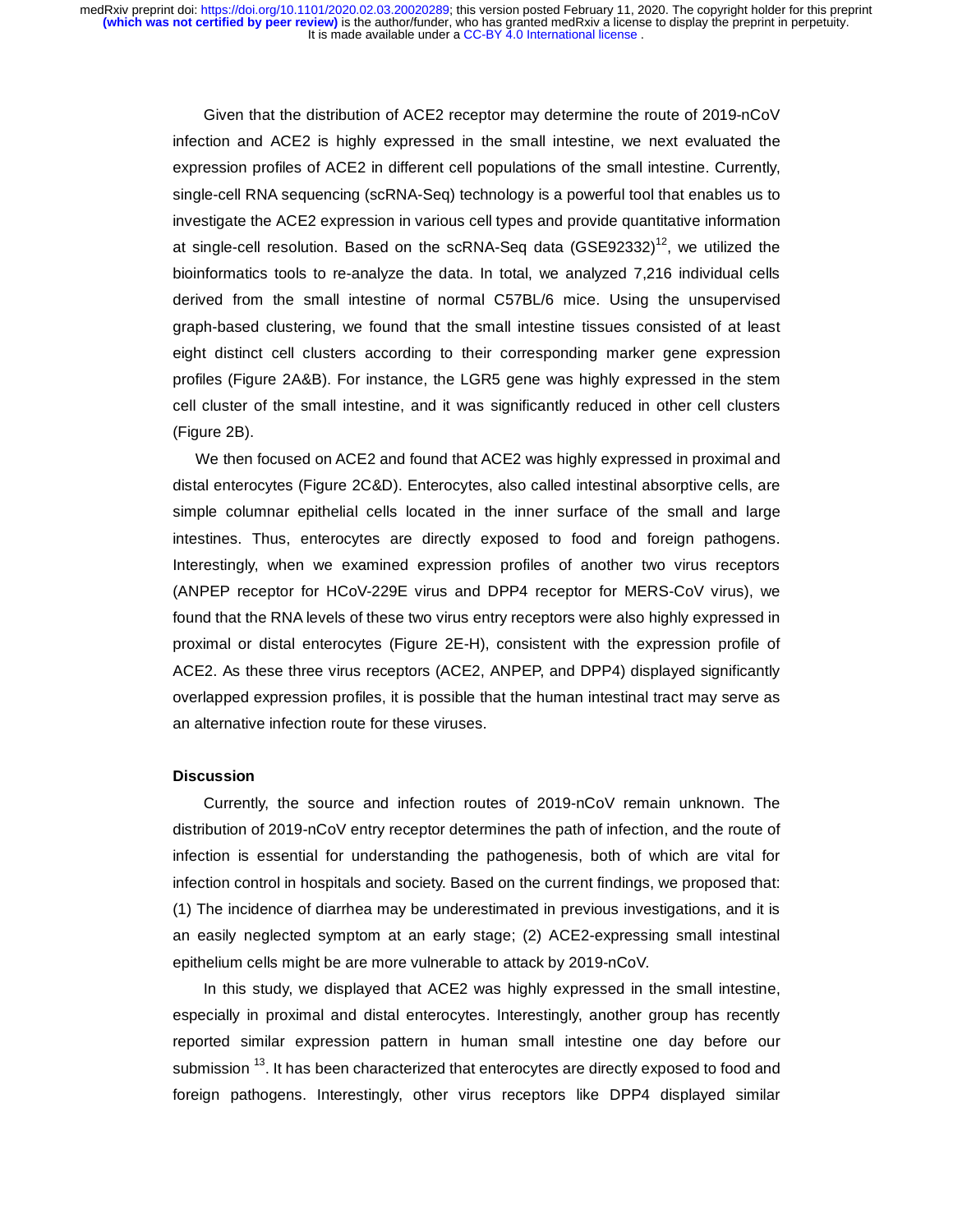expression patterns as ACE2 in the small intestine. DPP4 is a known receptor for MERS-CoV through interacting with the S1 subunit of MERS-CoV spike protein. According to the recent publication, Zhou et al. reported the DPP4-expressing human intestine cells were highly susceptible to MERS-CoV and supported robust viral replication<sup>14</sup>, suggesting that the human intestinal tract may serve as an alternative infection route for MERS-CoV. In terms of the fact that most of the patients in the outbreak reported a link to a wild animal market, this observation raises an important question about whether this virus is transmitted via contaminated food when the food arrives at the small intestine. Therefore, further investigations are needed to address whether 2019-nCoV targets the human intestinal tract through ACE2 as MERS-CoV does via DPP4.

It has been reported that ACE2 controls intestinal inflammation and diarrhea. Therefore, mutual interaction between 2019-nCoV and ACE2 might disrupt the function of ACE2 and results in diarrhea or other gastrointestinal symptoms. According to the data analysis of three recent reports, we compared the incidence of various symptoms from infected patients and found that the incidence of diarrhea significantly differed in different reports. As 2019-nCoV is highly homologous to that of SARS-CoV, and it has been reported that around 20-25% of SARS patients have diarrhea<sup>14</sup>, it is confusing to observe the relatively low incidence (2-3%) of diarrhea in two cohorts from hospitals in Wuhan. If the incidence of diarrhea is underestimated, the reasons may because it is sometimes challenging to diagnose diarrhea since we still do not have a precise criterion for it. The definition of diarrhea by the World Health Organization is having three or more loose or liquid stools per day or having more stools than a person's health condition. To a certain extent, this criterion is subjective.

Taken together, the symptoms of diarrhea could be underestimated. The information on discharge frequencies and the Bristol stool scale should be carefully collected. When infected patients with diarrhea go to the gastroenterology department, it will increase the risk of infection of healthcare workers. To reduce healthcare-associated infection, clinicians should be careful when their patients complain of diarrhea.

### **Funding**

This work was supported by grants from the National Natural Science Foundation of China (81870449 and 81670601 to Q.Z., 81902886 to W.L.), Special Fund for Frontier and Key Technology Innovation of Guangdong Province (2015B020226004 to Q.Z.), Key Project Fund of Guangdong Natural Science Foundation (2017A030311034 to Q.Z.), Guangdong Province Universities and Colleges Pearl River Scholar Funded Scheme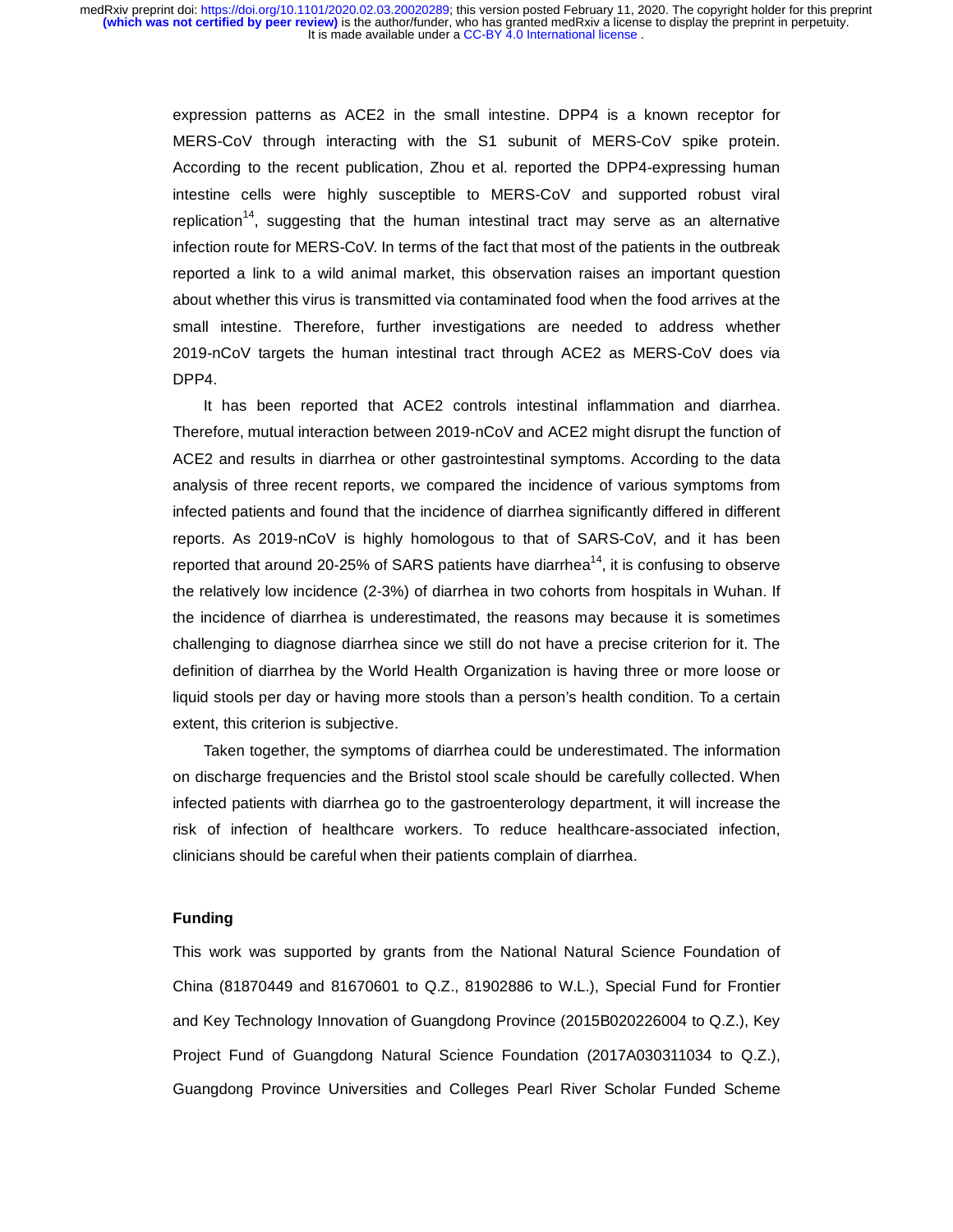(Year 2017 to Q.Z.), National Key Point Research and Invention Program of the Thirteenth

(2018ZX10723203 to Q.Z.).

#### **Ethics approval and consent to participate**

Not applicable.

#### **Competing interests**

All the authors declare that they do not have potential conflict of interest.

### **Reference**

1. Chan JF, Yuan S, Kok KH, et al. A familial cluster of pneumonia associated with the 2019 novel coronavirus indicating person-to-person transmission: a study of a family cluster. Lancet 2020.

2. Huang C, Wang Y, Li X, et al. Clinical features of patients infected with 2019 novel coronavirus in Wuhan, China. Lancet 2020.

3. Chen N ZM, Dong X, Qu J, Gong F, Han Y, Qiu Y, Wang J, Liu Y, Wei Y, Xia J, Yu T, Zhang X, Zhang L. Epidemiological and clinical characteristics of 99 cases of 2019 novel coronavirus pneumonia in Wuhan, China: a descriptive study. Lancet 2020.

4. Zhu N, Zhang D, Wang W, et al. A Novel Coronavirus from Patients with Pneumonia in China, 2019. The New England journal of medicine 2020.

5. Lu R ZX, Li J, Niu P, Yang B, Wu H, Wang W, Song H, Huang B, Zhu N, Bi Y, Ma X, Zhan F, Wang L, Hu T, Zhou H, Hu Z, Zhou W, Zhao Li, Chen J, Meng Y, Wang J, Lin Y, Yuan J, Xie Z, Ma J, Liu J, Wang D, Xu W, Holmes E, Gao G, Wu G, Chen W, Shi W, Tan W. Genomic characterisation and epidemiology of 2019 novel coronavirus: implications for virus origins and receptor binding. Lancet 2020.

6. Li F, Li W, Farzan M, Harrison SC. Structure of SARS coronavirus spike receptor-binding domain complexed with receptor. Science 2005;309:1864-8.

7. Wan Y, Shang J, Graham R, Baric RS, Li F. Receptor recognition by novel coronavirus from Wuhan: An analysis based on decade-long structural studies of SARS. Journal of virology 2020.

8. Xu X C, P, Wang, J, Feng, J, Zhou, H, Li, X, Zhong, W, Hao, P. Evolution of the novel coronavirus from the ongoing Wuhan outbreak and modeling of its spike protein for risk of human transmission. Sci China Life Sci 2020.

9. Letko M MV. Functional assessment of cell entry and receptor usage for lineage B <sup>β</sup>-coronaviruses, including 2019-nCoV. bioRxiv 2020.

10. Zhou P YX, Wang X, Hu B, Zhang L, Zhang W, Si H, Zhu Y, Li B, Huang C, Chen H, Chen J, Luo Y, Guo H, Jiang R, Liu M, Chen Y, Shen X, Wang X, Zheng X, Zhao K, Chen Q, Deng F, Liu L, Yan B, Zhan F, Wang Y, Xiao G, Shi Z. Discovery of a novel coronavirus associated with the recent pneumonia outbreak in humans and its potential bat origin.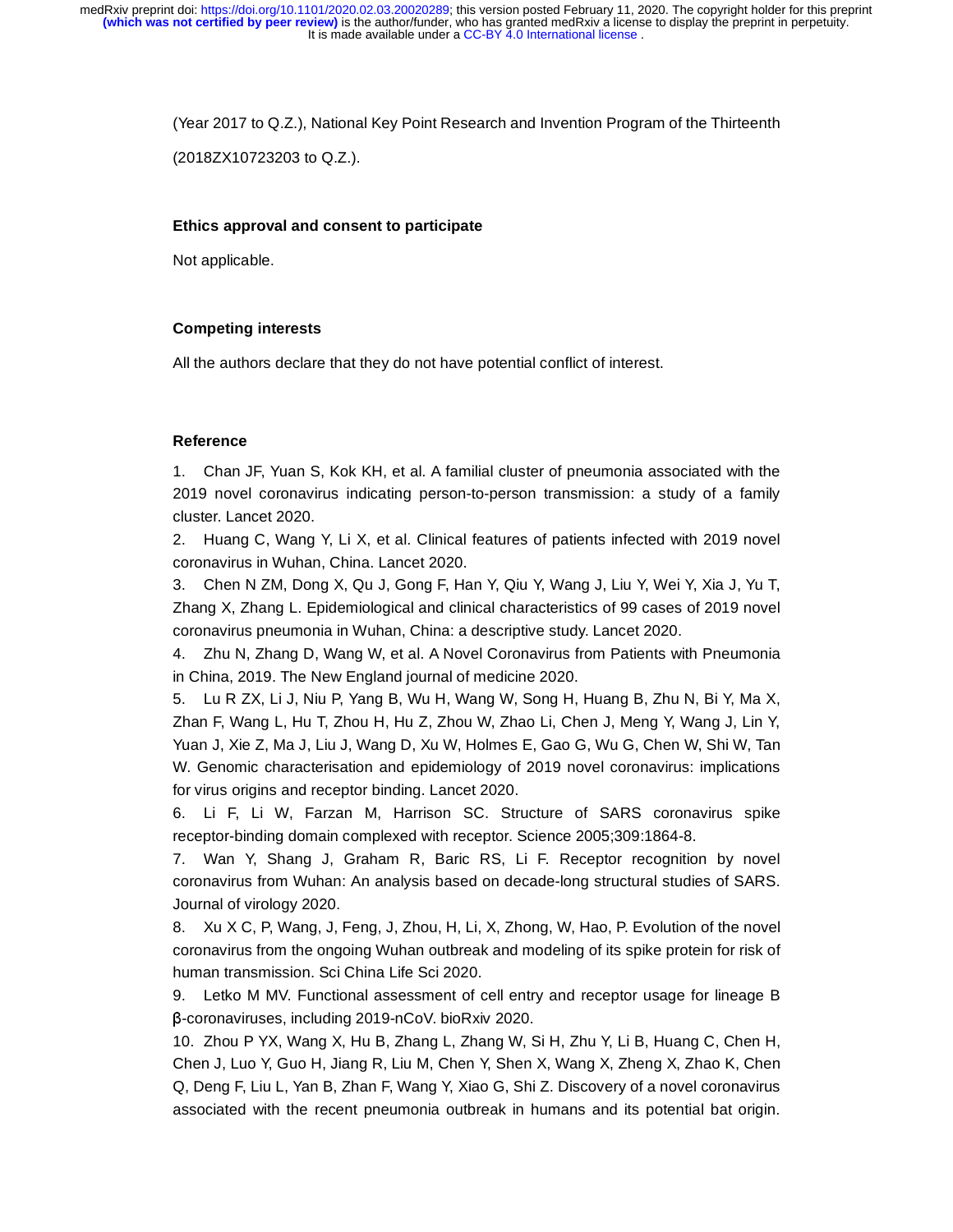bioRxiv 2020.

11. Hashimoto T, Perlot T, Rehman A, et al. ACE2 links amino acid malnutrition to microbial ecology and intestinal inflammation. Nature 2012;487:477-81.

12. Haber AL, Biton M, Rogel N, et al. A single-cell survey of the small intestinal epithelium. Nature 2017;551:333-9.

13. Zhang H KZ, Gong H, Xu D, Wang J, Li Z, Cui X, Xiao J, Meng T, Zhou W, Liu J, Xu H. The digestive system is a potential route of 2019-nCov infection: a bioinformatics analysis based on single-cell transcriptomes. bioRxiv 2020.

14. Zhou J, Li C, Zhao G, et al. Human intestinal tract serves as an alternative infection route for Middle East respiratory syndrome coronavirus. Science advances 2017;3:eaao4966.

## **Figure Legends**

**Figure 1** The expression profile of ACE2 in normal human tissues.

**Figure 2** High expression of 2019-nCoV viral receptor ACE2 in enterocytes of small intestine. (A) Analysis of single-cell sequencing data identified eight cell sub-populations within mouse small intestine. (B) Cluster identity was identified by the expression of marker genes and the annotations provided in the UMI-barcode matrix. (C-H) Expression profile of three virus receptors ACE2 (2019-nCoV and SARS-CoV), ANPEP (HCoV-229E), and DPP4 (MERS-CoV) in eight subset cell clusters (C&E&G). Violin plots displayed that ACE2, ANPEP, and DPP4 are highly expressed in proximal and distal enterocytes (D&F&H).

**Table 1** Inter-group comparison between three recent publications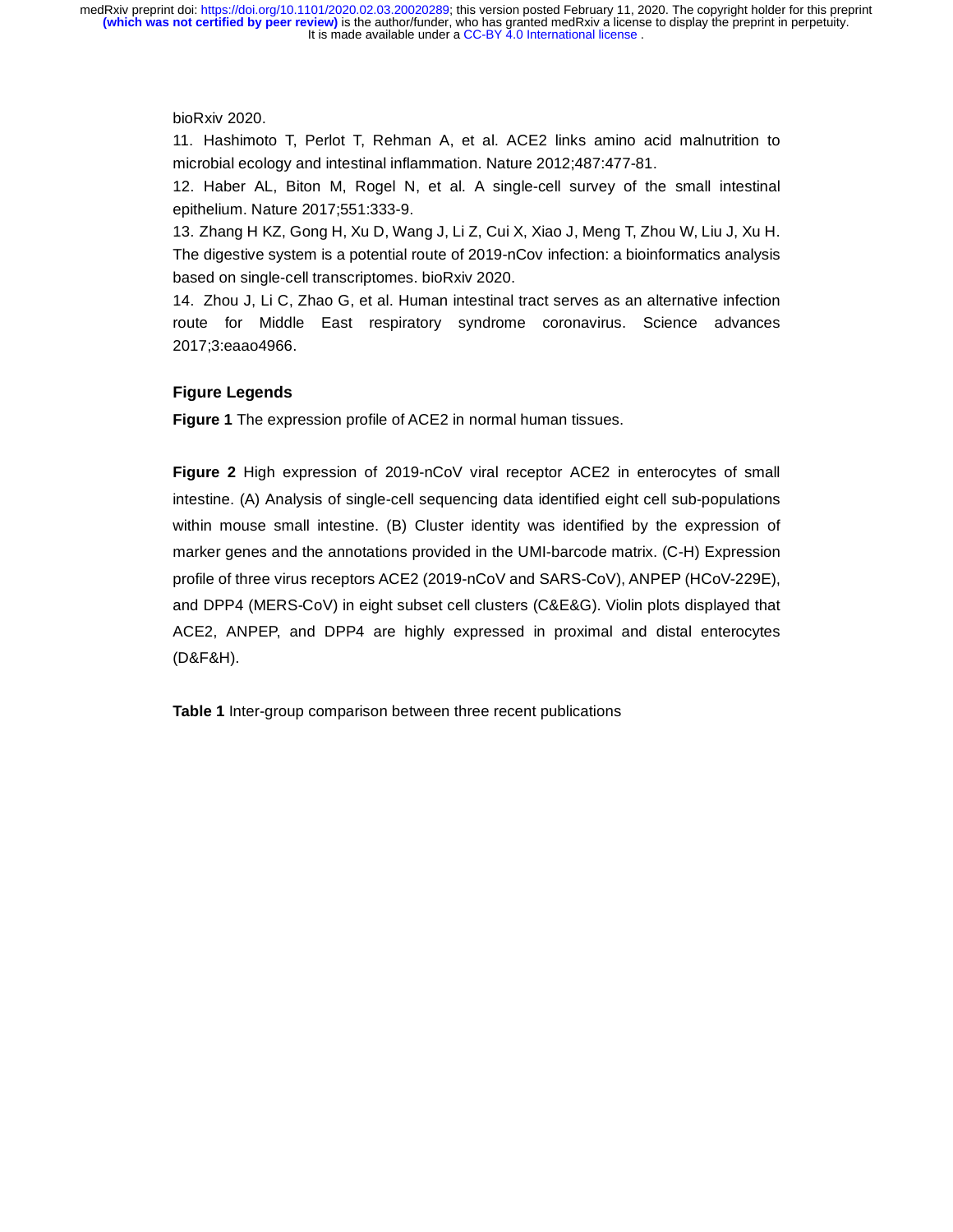| Characteristics      | Huang et al. | Chan et al.            | Chen et al.          | Difference               |
|----------------------|--------------|------------------------|----------------------|--------------------------|
|                      | (41 cases)   | $(6 \text{ cases})$    | $(99 \text{ cases})$ | between groups (p value) |
| Age                  | 49.0(17.0)   | 46.2(28.3)             | 55 5(177)            | $\overline{\phantom{a}}$ |
| Sex(female)          | 11/41(27%)   | $3(50\%)$              | 32(32%)              | 0.4591                   |
| Comorbidity          | 13/41(32%)   | 4(67%)                 | 50(51%)              | 0.0818                   |
| Fever                | 40/41(98%)   | 5(83%)                 | 82(83%)              | 0.0345a                  |
| Cough                | 31/41(76%)   | 4(67%)                 | 81(82%)              | 0.3829                   |
| Diarrhoea            | 1/38(3%)     | 2(33%)                 | 2(2%)                | 0.016 <sup>b</sup>       |
| Shortness of breath/ |              |                        |                      |                          |
| difficulty in breath | 22/40(55%)   | <b>NA</b>              | 31(31%)              | $\overline{a}$           |
| Haemoptysis          | 2/39(5%)     | <b>NA</b>              | <b>NA</b>            | $\overline{\phantom{a}}$ |
| Sputum production    | 11/39(28%)   | 2(33%)                 | <b>NA</b>            | --                       |
| Myalgia or fatigue   | 18/41(44%)   | $3(50\%)$ <sup>d</sup> | <b>NA</b>            | --                       |
| Headache             | 3/38(8%)     | <b>NA</b>              | 8(8%)                | --                       |
| Leucopenia           | 10/40(25%)   | $0(0\%)$               | 9(9%)                | 0.0443c                  |
| Platelet count       | 2/40(5%)     | $0(0\%)$               | <b>NA</b>            | ۵.                       |

Note: Leucopenia: less white blood cell count (<4\*109/L); Platelet count: <100\*109/L;

a: Huang vs. Chan: 0.2414; Chan vs. Chen: 1.00;Huang vs. Chen:0.0235;

b: Huang vs. Chan: 0.044; Chan vs. Chen: 0.016; Huang vs.Chen:1.00;

c: Huang vs. Chan: 0.3145; Chan vs. Chen: 1; Huang vs.Chen:0.026;

d: Symptom: generalized weakness;

NA: not available;

Difference between groups was calculated by Fisher's exact test in R software.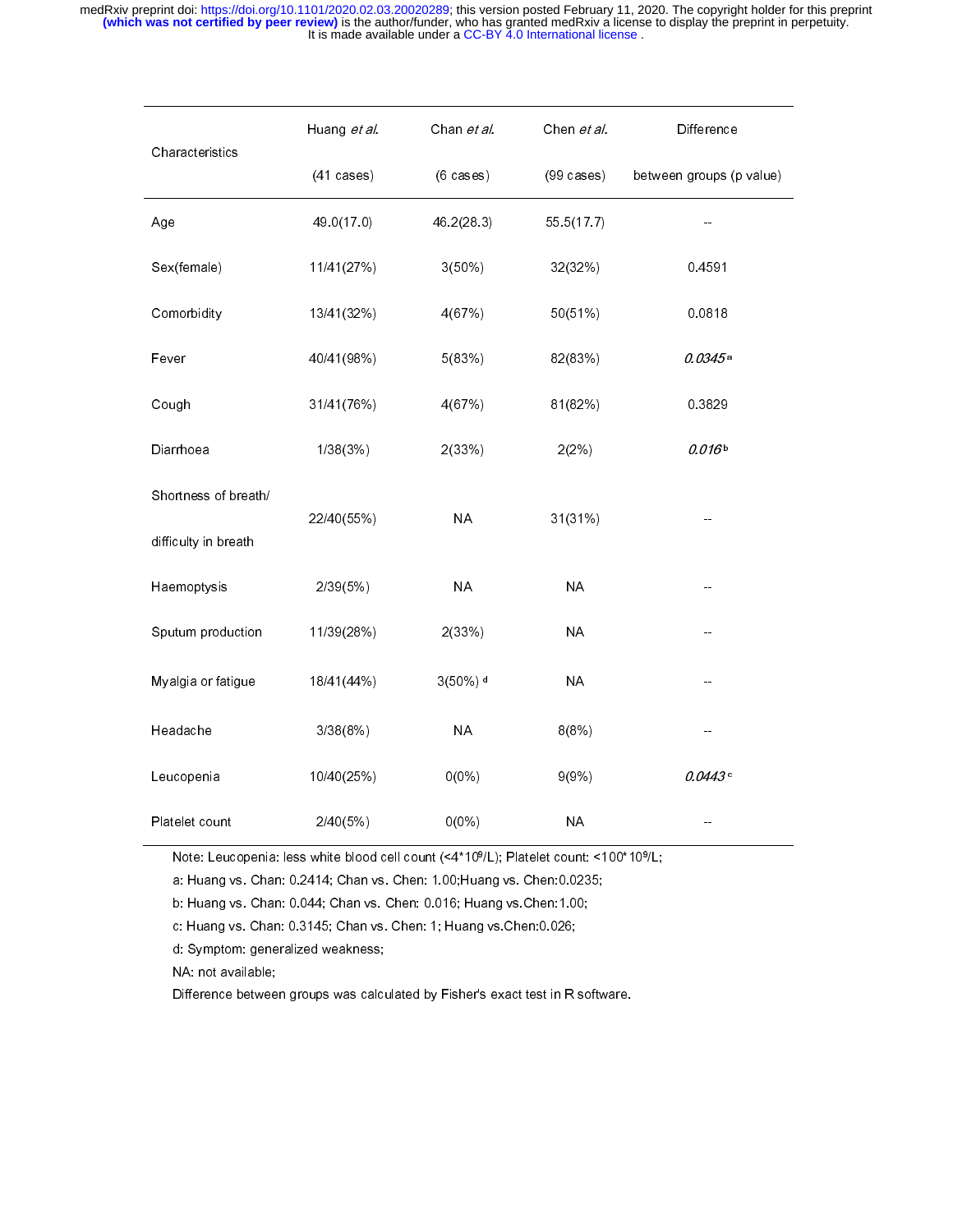